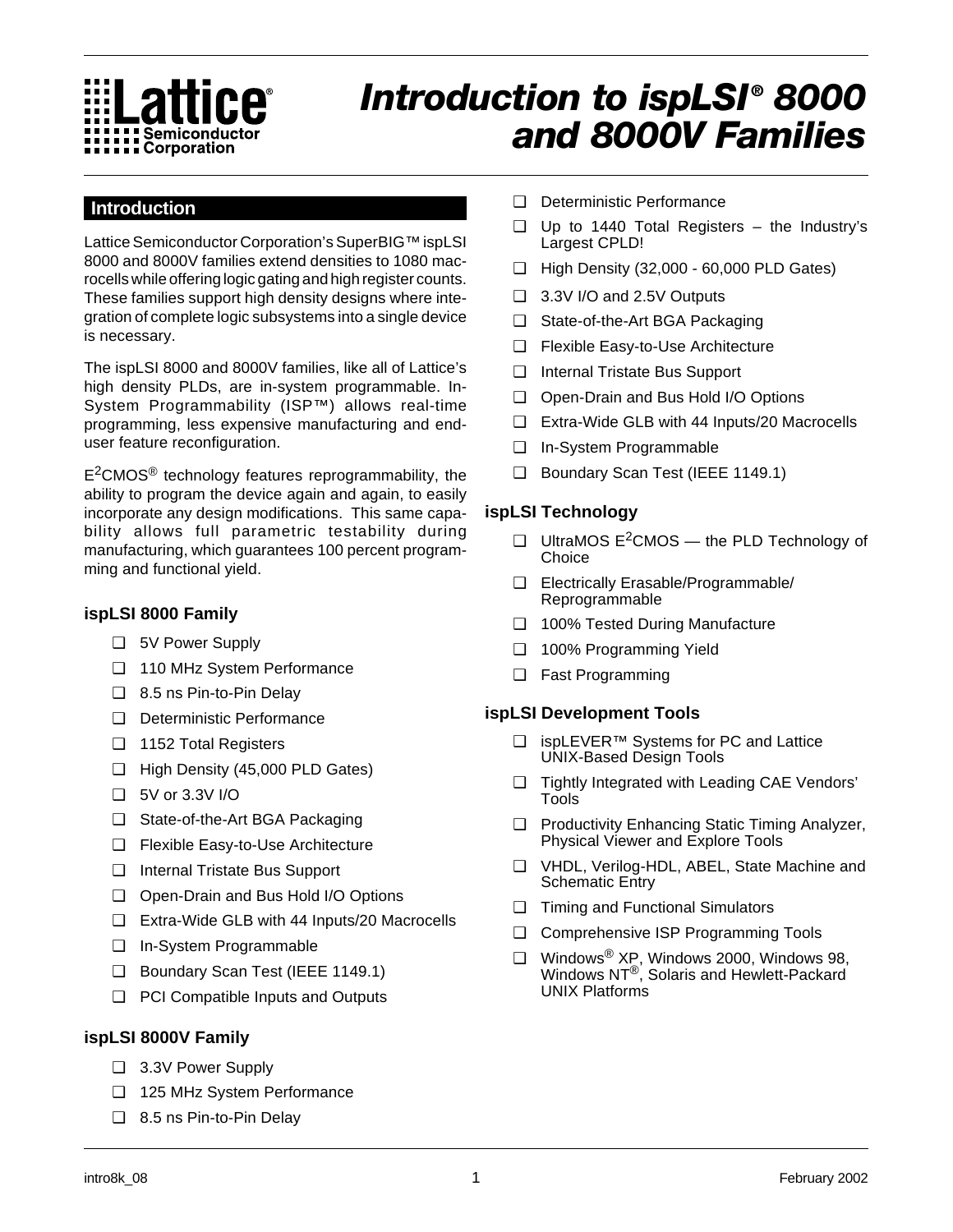### **ispLSI 8000 and 8000V Families Overview**

The ispLSI 8000 and 8000V families of 5V and 3.3V Register-Intensive, SuperBIG High Density In-System Programmable logic devices support high performance system logic designs. The devices implement systemlevel logic functions including high performance peripheral controllers, arithmetic co-processors and bus masters.

With densities up to 60,000 PLD gates, the ispLSI 8000 and 8000V families provide a flexible and innovative programmable logic solution for today's most complex design requirements.

Each ispLSI 8000 and 8000V family member's architecture is based on a Big Fast Megablock containing 120 registered macrocells and a Global Routing Plane (GRP) structure which interconnects the Big Fast Megablocks. Wide 20-macrocell Generic Logic Blocks (GLBs) and wide input gating (44 inputs) create a flexible and high performance solution. A global interconnect scheme ties everything together, enabling high utilization of available logic.

#### **Table 1. ispLSI 8000 Family**

|                             | 8840         |  |
|-----------------------------|--------------|--|
| Density (PLD Gates)         | 45,000       |  |
| Speed: fmax (MHz)           | 110          |  |
| Speed: tpd (ns)             | 8.5          |  |
| Macrocells                  | 840          |  |
| Registers                   | 1152         |  |
| Inputs $+$ I/O <sup>*</sup> | 312          |  |
| Pin/Package                 | 432-Ball BGA |  |
|                             |              |  |
| *Supports 5V/3.3V I/O       | 8K Family    |  |

#### **Table 2. ispLSI 8000V Family**

|                     | 8600V                        | 8840V                        | 81080V                       |
|---------------------|------------------------------|------------------------------|------------------------------|
| Density (PLD Gates) | 32,000                       | 45,000                       | 60,000                       |
| Speed: fmax (MHz)   | 125                          | 125                          | 125                          |
| Speed: tpd (ns)     | 8.5                          | 8.5                          | 8.5                          |
| Macrocells          | 600                          | 840                          | 1080                         |
| Registers           | 864                          | 1152                         | 1440                         |
| Inputs + $I/O^*$    | 192-264                      | 312                          | 360                          |
| Pin/Package         | 272-Ball BGA<br>492-Ball BGA | 272-Ball BGA<br>492-Ball BGA | 272-Ball BGA<br>492-Ball BGA |

\*Supports 3.3V/2.5V I/O.

8KV Family